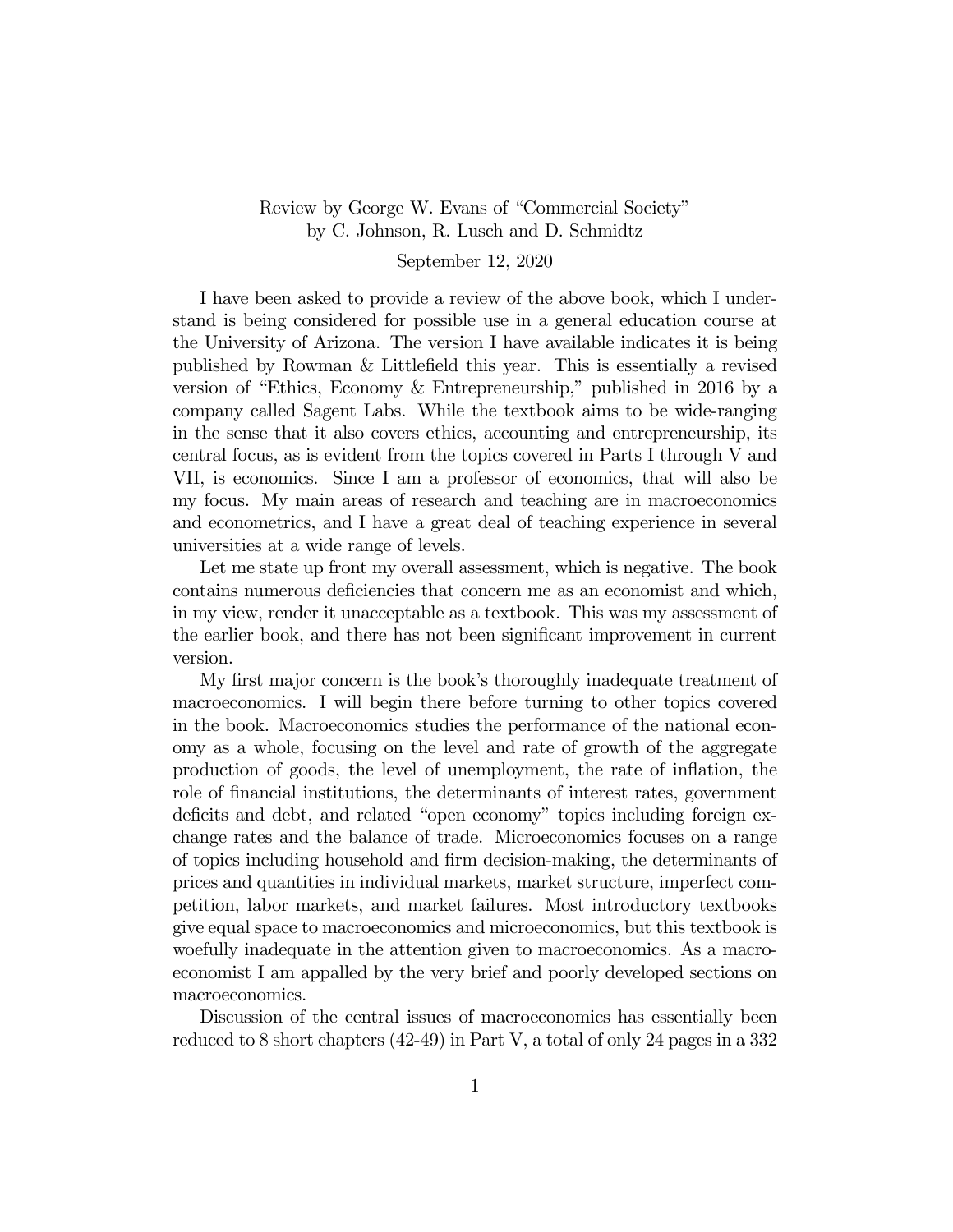page textbook. Of these 24 pages, thirteen (ch. 44-47) are taken up by measurement, certainly a worthwhile topic, but not meriting this amount of space given the shortness of Part V. And the descriptions given are sometimes confusing or inaccurate. For example, in the GDP section, the paragraph on pp. 227-8 jumbles together the production, expenditure and income approaches in a way students will find confusing. This is then followed by the breakdown of GDP into categories, which is based on the expenditure approach, not, as stated, the production approach. Students will also wonder how "net exports" can be a category  $-$  in my experience students invariably find this confusing unless it is explained carefully. The paragraphs p. 229 correctly note important limitations of GDP measures, but some deserve further discussion and the list is incomplete (e.g. inequality is not reflected). There is also the odd statement that "Transfer payments made by the government are also not reported." These data are appropriately reported by the Bureau of Economic Analysis as part of "Disposable Personal Income" because transfers are conceptually distinct from production.

The textbook's discussion of the unemployment rate also has problems. On p. 230 it is defined (correctly) as the percentage of the labor force who are unemployed, but the labor force is defined as the "number of people eligible for work." However no definition is given of the category "eligible for work." This phrase is not used in the official Bureau of Labor Statistics definitions of the unemployment rate or the labor force, and introducing it in the textbook muddles the discussion on p. 231. The p. 231 critique of the unemployment rate is also overstated when it concludes that "a little investigation" reveals "how easily" the unemployment rate "can be misinterpreted and therefore potentially misused." One might think from the discussion of the discouraged-worker effect that the BLS ignores this point. However the BLS measures this effect in their survey questions and also asks whether employed workers working part-time would prefer more hours or full-time work. Their higher U6 measure takes into account both of these effects. If one plots together time series of the broader U6 measure and the benchmark ("headline") U3 measure, one sees that these two measures largely move in parallel. Thus, the relevant information is publicly available and, importantly, both U3 and U6 provide consistent information about the underutilization of labor in recessions.

But the big problem with Part V is what is not discussed. A major part of macroeconomics is providing an explanation of the business cycle, which consists of periodic but irregular stretches of economic expansion punctuated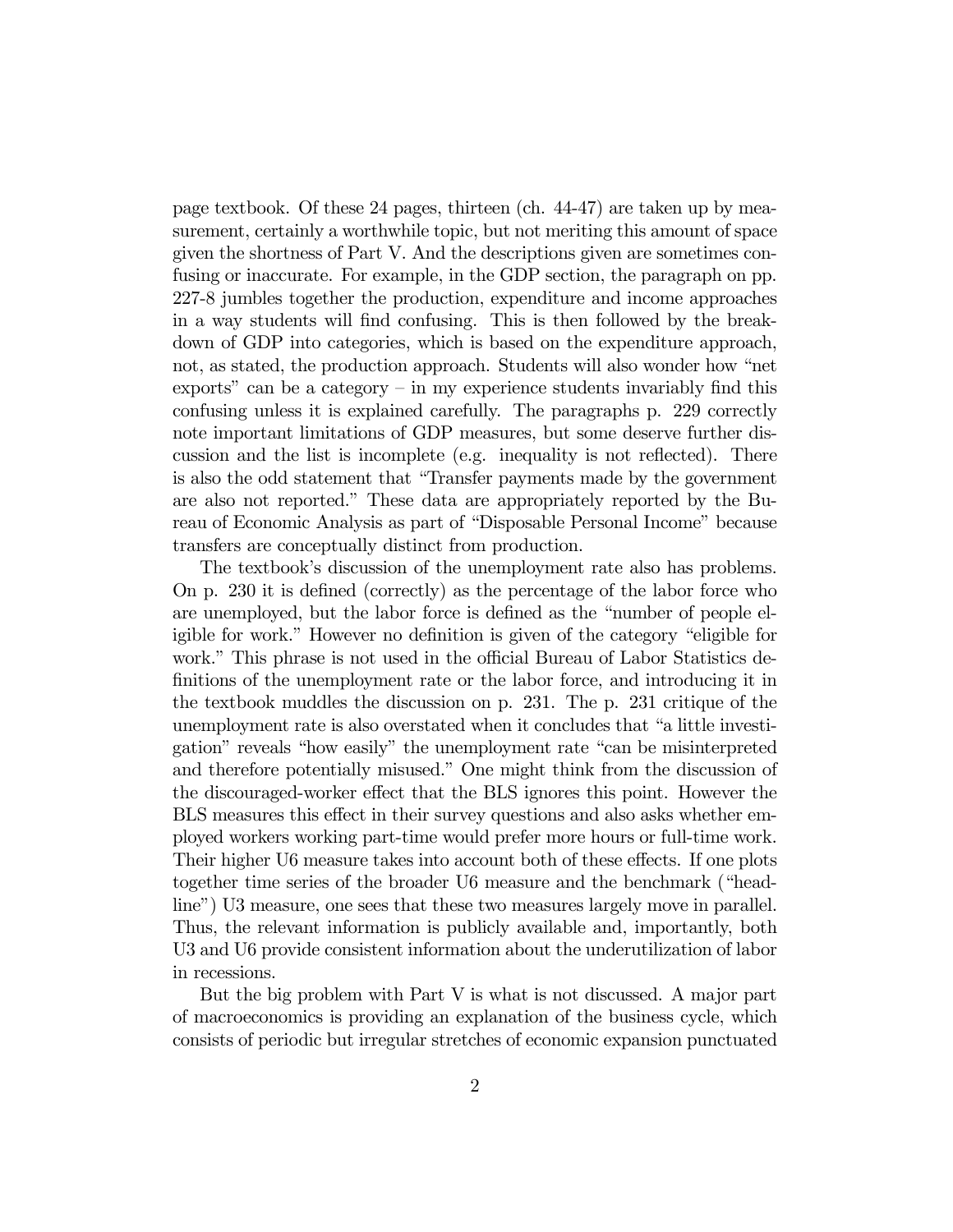by recessions. Why do recessions occur? Why are they sometimes deep and sometimes mild? What can economic policy do to avoid or moderate recessions? These issues are usually viewed as the central "short-run" economic questions in macroeconomics and should receive a prominent place in any textbook. The inadequacy of the book under review can be seen quickly by noting that the word "recession" appears on only two pages of the entire manuscript: p. 228, in a footnote, and p. 240.

Adequately discussing business-cycle fluctuations requires a model of goods market and financial markets equilibrium. The standard treatment is the IS-LM model (which incorporates the "Keynesian" income-expenditure model) or its extension, the AD-AS (aggregate demand - aggregate supply) model. These models play a central role in macroeconomics, comparable to supply and demand in microeconomics. While the book under review has many diagrammatic figures for understanding basic microeconomic theory, there are none for the discussion of macroeconomics, even though they are equally essential pedagogically. As with supply and demand in microeconomics, elementary versions of the standard macro model can be presented in introductory courses, and the model can then be used to discuss causes of different recessions. For example, in the "tech bust" recession of 2001 a major role was played by reduced business investment, particularly in telecommunications and the tech sector, whereas the Great Recession starting in December 2007 was initiated by falling house prices and a financial crisis. Besides understanding how recessions are precipitated and propagated, the model can be used to discuss how monetary and fiscal policy have played a role in moderating recessions and to facilitate expansions. Both fiscal and monetary policy have been used in the ongoing pandemic-induced recession to cushion its effects and (hopefully) to avoid a full-blown depression.

The treatment of macroeconomic policy in the book is much too brief and is poorly written. Fiscal policy is reduced to three pages and monetary policy is reduced to two pages. The discussion of fiscal policy is hindered by its too brief description of the aggregate demand curve on p. 239; this relationship has an explanation quite different from the demand curve in a single market, and requires a more explicit macro model like IS-LM to understand the mechanism. The discussion in the paragraph on pp. 239- 240, concerning increases in government spending financed by tax increases, appears misleading and likely to lead to confusion. In particular, the last sentence of the paragraph (top of p, 240) states that if the increase of "\$1 in government spending increases aggregate demand by less than \$1, the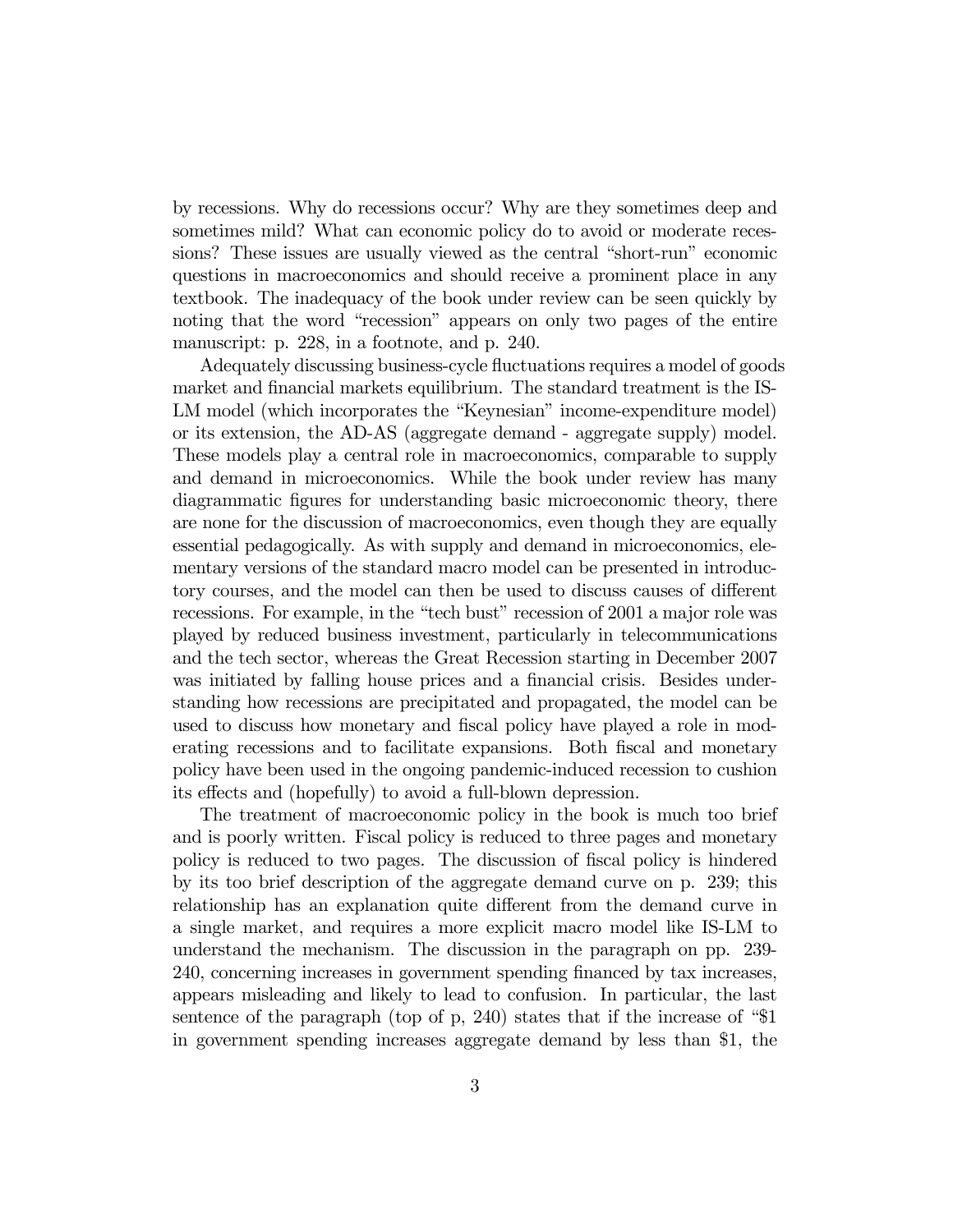result would be the opposite of a net stimulus." On the contrary, an increase aggregate demand that is positive is still a net stimulus. Theory and empirical estimates agree that, ceteris paribus, an increase in government purchases of goods and services financed by tax increases is indeed net expansionary, though not as expansionary as increases in government purchases financed by deficit spending.

The first full paragraph on p. 240, which continues the discussion of expansionary fiscal policy, is also misleading. Consider an increase in government spending financed by bond issue (deficit spending) The impact cannot be coherently discussed without considering both the state of the economy and the way monetary policy is set. However, in almost all contexts, the increase in government spending will be net expansionary in the short run (over several years). Furthermore, if the economy is below capacity, e.g. in a recession, and if monetary policy keeps its policy interest rate unchanged, then increases in government spending will be particularly effective, increasing GDP by substantially more than the increase in government spending (the multiplier effect, due to increases in consumption). In this case the increase in output is also likely to be accompanied by an increase in investment due to the accelerator effect. The discussion in the last two paragraphs on p. 240 is better, though it suffers from a disconnect with the misleading and poorly presented material earlier.

I should also mention that the discussion on p. 240, concerning the exchange rate effects of fiscal policy in an open economy, depends critically on the stance of monetary policy. This also appears to be the only reference in the book to foreign exchange rates, so, in addition to being incomplete, this brief digression will be difficult for students to digest.

Finally, there is no discussion in this chapter of automatic stabilizers vs. discretionary fiscal policy. In recessions US government deficits rise as tax receipts go down and unemployment benefits increase. This "automatically" acts as expansionary fiscal policy, in contrast to discretionary fiscal policy changes that, in the US, require Congressional action. Economic expansions similarly reduce deficits through increases in taxes and reduced unemployment benefits (and some other government transfers). Increased deficits in recessions and decreased deficits in expansions are called automatic stabilizers because they act to stabilize GDP without explicit government intervention. The distinction between automatic stabilizers and discretionary fiscal policy is essential for understanding the behavior of deficits and for interpreting Figure 48.1, presented on p. 239 near the beginning of this chapter. With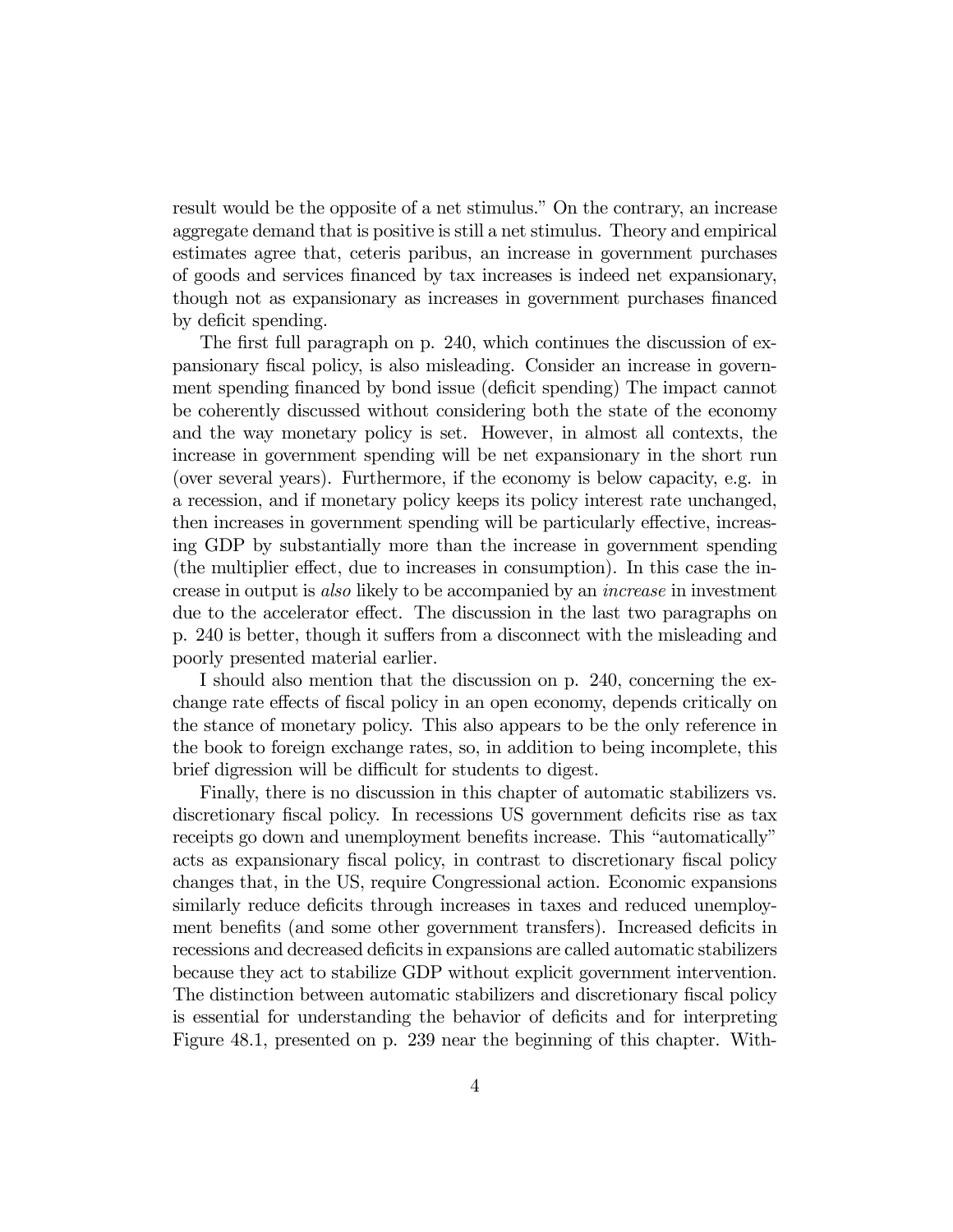out the distinction, students will be unable, for example, to understand the behavior of the budget during and following the Great Recession. The large deficits in 2009 - 2011 were a combination of the "automatic" reductions in taxes and increases in unemployment benefits, associated with the reduced levels of GDP, and the large three-year discretionary fiscal stimulus enacted at the start of 2009. The big reductions of the deficit over the subsequent years 2012 - 2016 were partly the result of the expiration of the fiscal stimulus, but mostly due to the steady post-recession growth of GDP increasing tax revenue and reducing benefit payments.<sup>1</sup>

The discussion of monetary policy on pp. 242-3 is similarly abbreviated and poorly presented. Prior to this, pp. 221-4 is a description of financial institutions and fractional reserve banking. In discussing the creation of the Fed (Federal Reserve System) in 1913, I really think it should have been said that the reason the Fed was set up was because of the recurrent banking panics in the 19th century that frequently roiled the economy: the Fed's remit was to stabilize the banking system and the economy as a whole. In this passage I was surprised to find no mention of the Federal Deposit Insurance Corporation (FDIC). Fractional reserve banking is inherently susceptible to bank runs. This became a major problem in the Great Depression, which led to Congress establishing the FDIC in 1933. This automatically covers bank accounts up to a limit, which is currently \$250,000 per person per bank. Since the establishment of FDIC no one has lost money on an insured account and bank runs have essentially ended.2 The discussion of fractional reserve banking on pp. 223-4, while compact, will likely raise many questions with students that are not answered. A phenomenon associated with fractional reserve banking, which should have been mentioned, is the very high leverage ratios of banks, which leave them vulnerable to liquidity problems and the risk of insolvency during financial crises.

I turn now to the two-page chapter specifically on monetary policy, pp. 242-243. The discussion of the key issues is ridiculously brief, and the chapter is longer on institutional details than on the central mechanisms. Two key points that should be made are, first, for over 30 years monetary policy in

<sup>&</sup>lt;sup>1</sup>More recently, increased deficts beginning in 2018-19 arose from discretionary policy (essentially permanent tax cuts), while the very high deficits in 2020, associated with the pandemic-driven recession, are a consequence of automatic stabilizers combined with discretionary expansionary fiscal policy.

<sup>&</sup>lt;sup>2</sup>Nonbank institutions did suffer the equivalent of bank runs in the financial crisis of 2007-9 and this contributed to the crisis.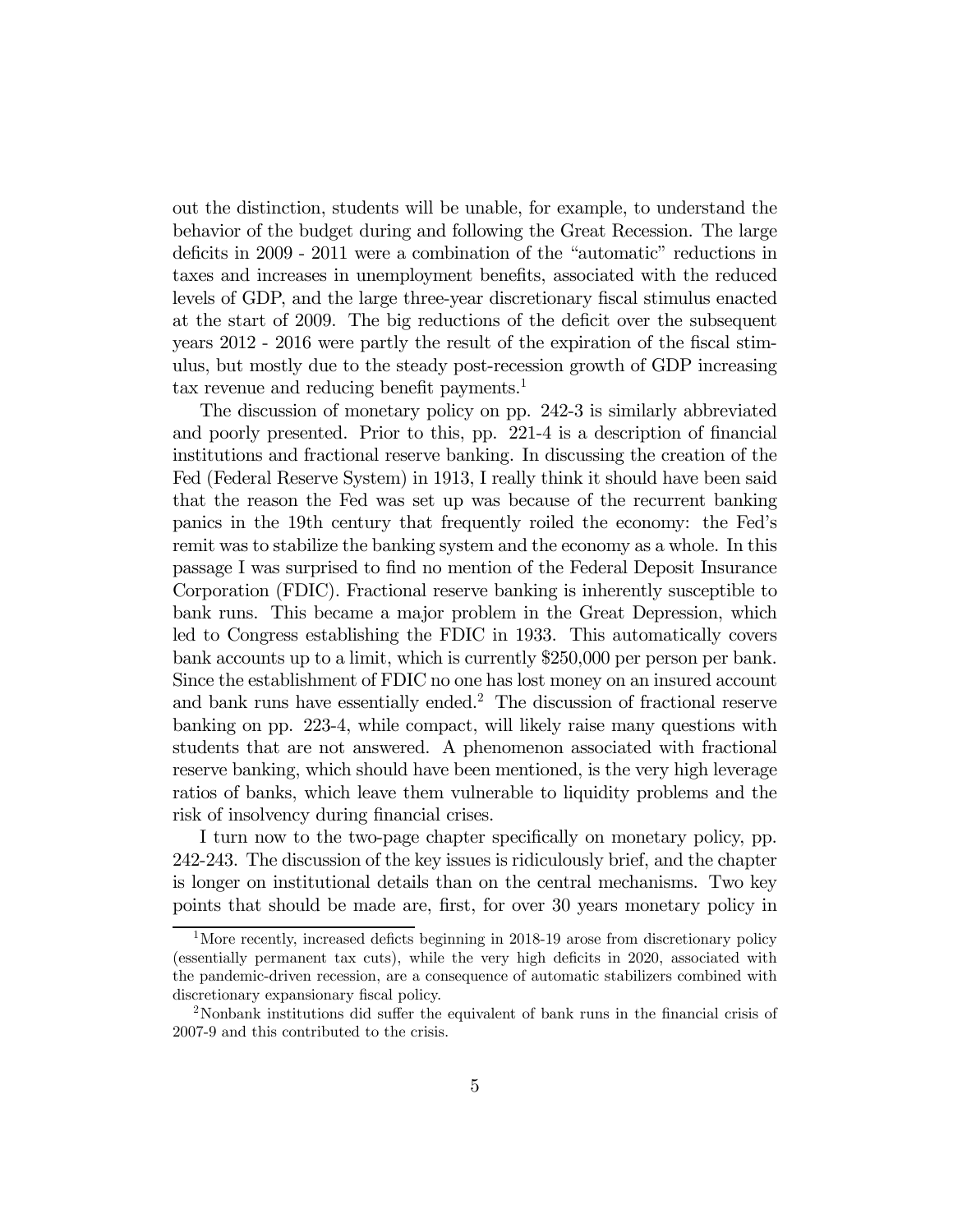the US has targeted a key short-term policy interest rate, the federal funds rate, which moves closely in line with the 3-month Treasury Bill rate and affects the level of interest rates more generally. Secondly, monetary policy primarily affects the broader economy via the impact of these changes in interest rates on aggregate demand and GDP.

Up to 2008, when the federal funds rate was reduced to near zero for seven years, changes in the announced federal funds rate were achieved via open market operations, i.e. buying or selling T-bills. Since 2015, the announcement of a federal funds rate target band has continued to be central, but the Fed has also started to pay interest on bank reserves and to set that rate to be consistent with its federal funds rate target. The relevant discussion of these points on pp. 242-3 could be much clearer and loses focus  $-$  e.g. several sentences on p. 242 suggest that the Fed targets ("wants to increase" or "wants to reduce") reserves, whereas open-market operations are better viewed as aiming to change interest rates, with changes in reserves part of the mechanism by which this is achieved. Then on p. 243 the discussion shifts to a focus on the total supply of money, e.g. viewing expansionary or contractionary monetary policy as an increase or decrease in the money supply. Again, an expansion in the money supply is better viewed, at least in normal times, as the result of a policy to reduce interest rates, effected using open-market operations (and, if needed, changes in the interest rate paid on reserves).3

Returning to my second key point above concerning monetary policy, more should be said concerning the channels through which interest rates affect aggregate demand and GDP. Lower interest rates reduce the cost of borrowing (or the opportunity cost of retained earnings), incentivizing higher levels of investment by firms, in new plants and equipment, and purchases of consumer durables by households. This effect is most pronounced for new residential construction. There is also a positive effect via the exchange rate on net exports. The expansion of aggregate demand from higher spending leads directly to higher GDP and indirectly to further increases in GDP due to higher consumption expenditure resulting from the higher incomes.

As with fiscal policy, the impact of monetary policy cannot be sensibly discussed without considering both the state of the economy and the broader

<sup>&</sup>lt;sup>3</sup>Similarly the Quanitative Easing programs that the Fed conducted beginning in Nov. 2008 are best thought of as the use of open-market operations, once T-bill and other short-term interest rates were near zero, to reduce interest rates on a broader range of assets.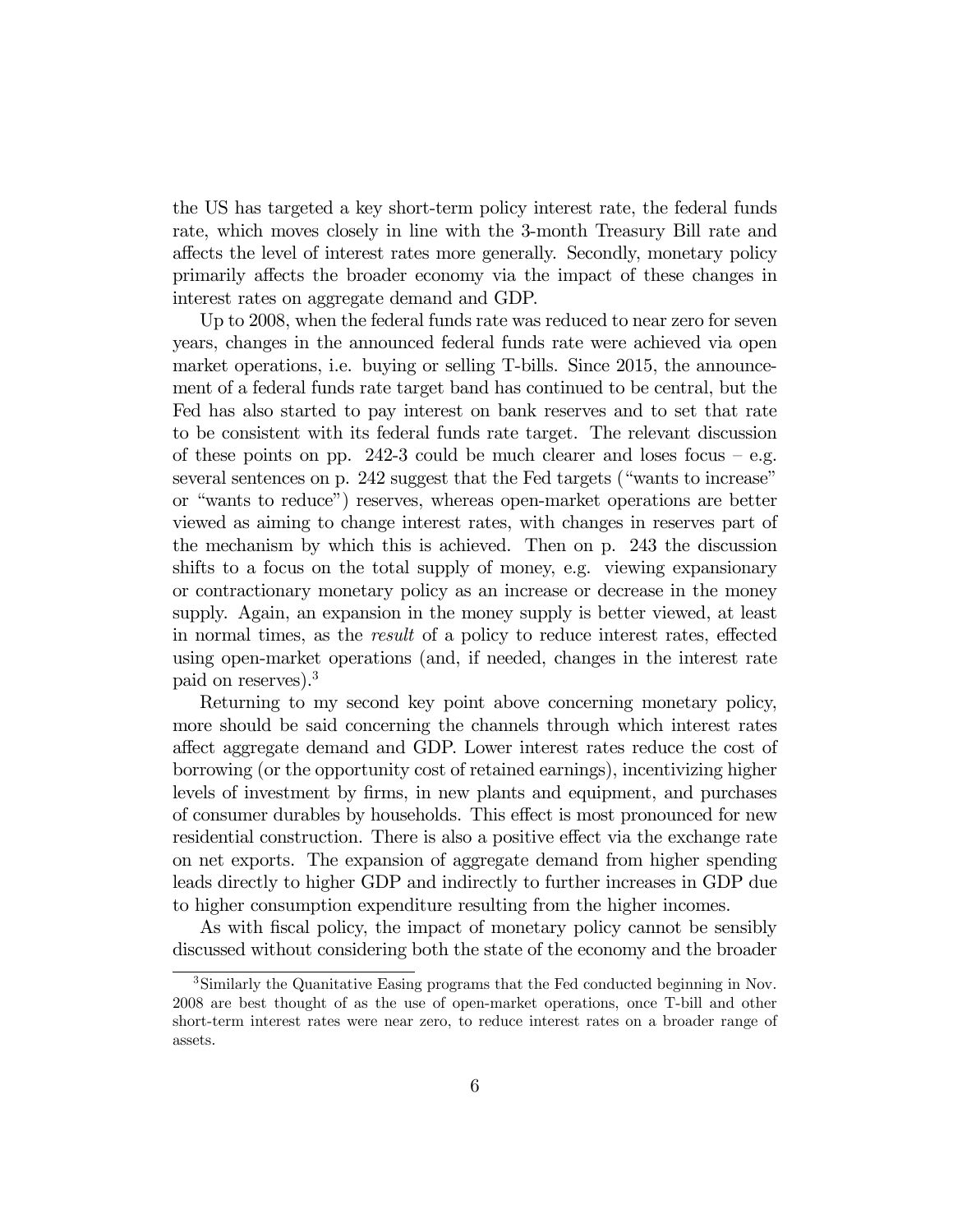policy context. The absence of a presentation of standard macro models impedes this discussion; consequently the presentation in the last four paragraphs of p. 243 is vague and will likely be confusing to students. The one sentence paragraph, middle of p. 243, states: "If the supply of money and credit increases too rapidly over time, the result could be inflation, ...." Enquiring minds would want to know when this would happen and when it would not. Instead we move on to the next paragraph, which states that "slowing the growth of the money supply can temporarily slow economic growth, increase unemployment, and depress borrowing and spending...." With that possibility noted, and students now wondering whether the key danger may instead be money growth that is too slow, we return in the next sentence to: "expanding the money supply too rapidly runs the risk of creating an unsustainable bulge or bubble in growth together with unwanted inflation." This discussion of monetary policy creates intellectual whiplash. What is needed is to combine the standard short-run macro model with the Phillips curve relating changes in inflation to aggregate output and the unemployment rate. These relationships can be used to discuss the appropriate combination of monetary and fiscal policy, given the state of the economy and taking into account the trade-offs between objectives.

The last paragraph of the monetary policy chapter can only be understood using a longer-run model that takes into account the full adjustment over time of prices, inflation and inflation expectations. Since this too is not presented, students must make do with the concluding sentence: "Expansionary monetary policy may temporarily lower real interest rates, and thus may seem attractive to policy-makers, but it cannot keep them permanently low." This is an unfortunate way to end the short discussion of monetary policy, and the total of four pages devoted to fiscal and monetary policy. The FOMC and the economists at the Fed are well aware of the key long-run and short-run macroeconomic trade-offs involved in setting policy. Appropriate monetary (and fiscal) policy depends on the current and anticipated future state of the economy. Policymaking is certainly difficult due to uncertainty about sizes of effects and the length of lagged responses, as well as the impacts of random shocks that will hit the economy in the near future. However, our standard macro models, which are not given in this book but are presented in most economics principles textbooks, and which also are the basis for the serious quantitative models used for policymaking by major central banks, provide much more clarity than can be found in these two chapters.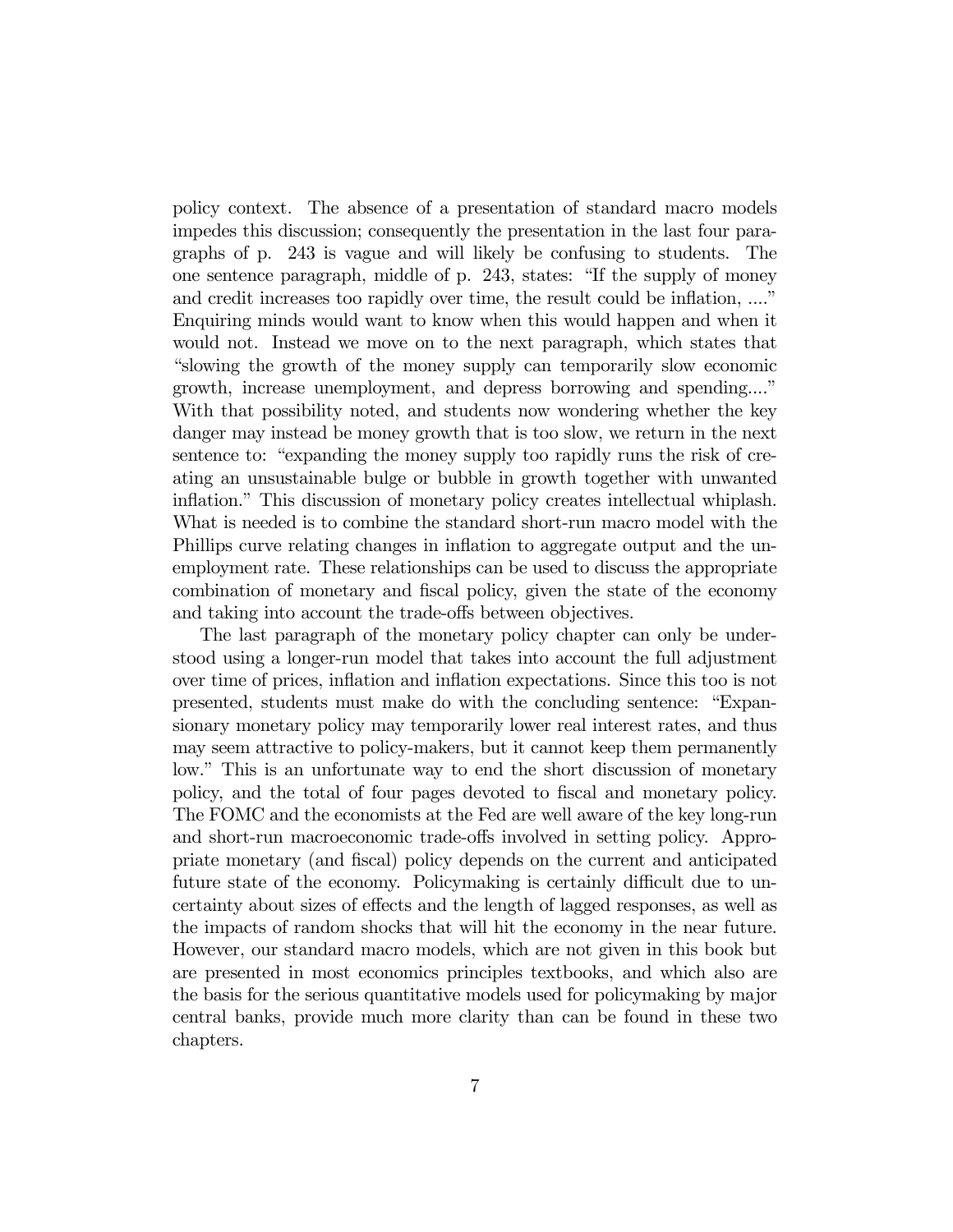The other astounding omission in the book, particularly from the viewpoint of a macroeconomist, is the complete lack of any discussion whatsoever of the financial crisis of 2007-8 and the resulting Great Recession. This omission is really quite incredible. The Great Recession of Dec. 2007 - June 2009 included a failure of major banks and required a vast infusion of funds from the Treasury and the Fed to keep the financial system from imploding. Many households lost their house or found it valued less than their mortgage. From October 2007 to March 2009 the Standard & Poors stock market index fell over 50%. The headline U3 unemployment rate rose to 10% during 2009. The Great Recession was followed by a long slump in GDP per capita, which did not recover its previous October 2007 peak until over  $6\frac{1}{2}$  years later. The Fed, mindful to avoid another Great Depression, reduced the policy rate to near zero by late 2008, and then embarked on a series of unconventional expansionary monetary policies, given the zero-lower bound to interest rates and the risk of deflation.

How can it be that there is no discussion in this book of what may be, depending on the eventual outcome of the current pandemic driven recession, the worst US and global economic crisis of the last 75 years? Indeed, there is an equally stunning lack of discussion by the authors of the Great Depression of the 1930s, in which the US unemployment rate rose to 25%. The book has no discussion or even reference to either the Great Depression or the Great Recession. Not a word. Nothing at all.

I have focussed my discussion on macroeconomics, because that is my field of study, but there are other aspects of the textbook that I also find troubling as an economist. In the introductory section on p. 5 we are asked: "What is the Economic Question?" We are told that the question is: "Why is there such a thing as material progress in the first place? ... What explains the explosion of wealth since Adam Smith's time?" These, of course, are important economic questions, but there are other key economic questions as well, which I discuss below. "The main answer" we are told, "is that there has been an explosion of trade. Trade is positive-sum. Everyone can win, and in some places, everyone does win." It is acknowledged that while there are gains from trade, "there is no guarantee that every member of society will be involved in mutually beneficial trade." However, the tone of the book does little to dispel the p. 3 statement that "Market society is sometimes described as a tide that lifts all boats." In fact the phrase is repeated on p. 199: "Market society is sometimes described as a tide that lifts all boats. In many ways, the metaphor is apt."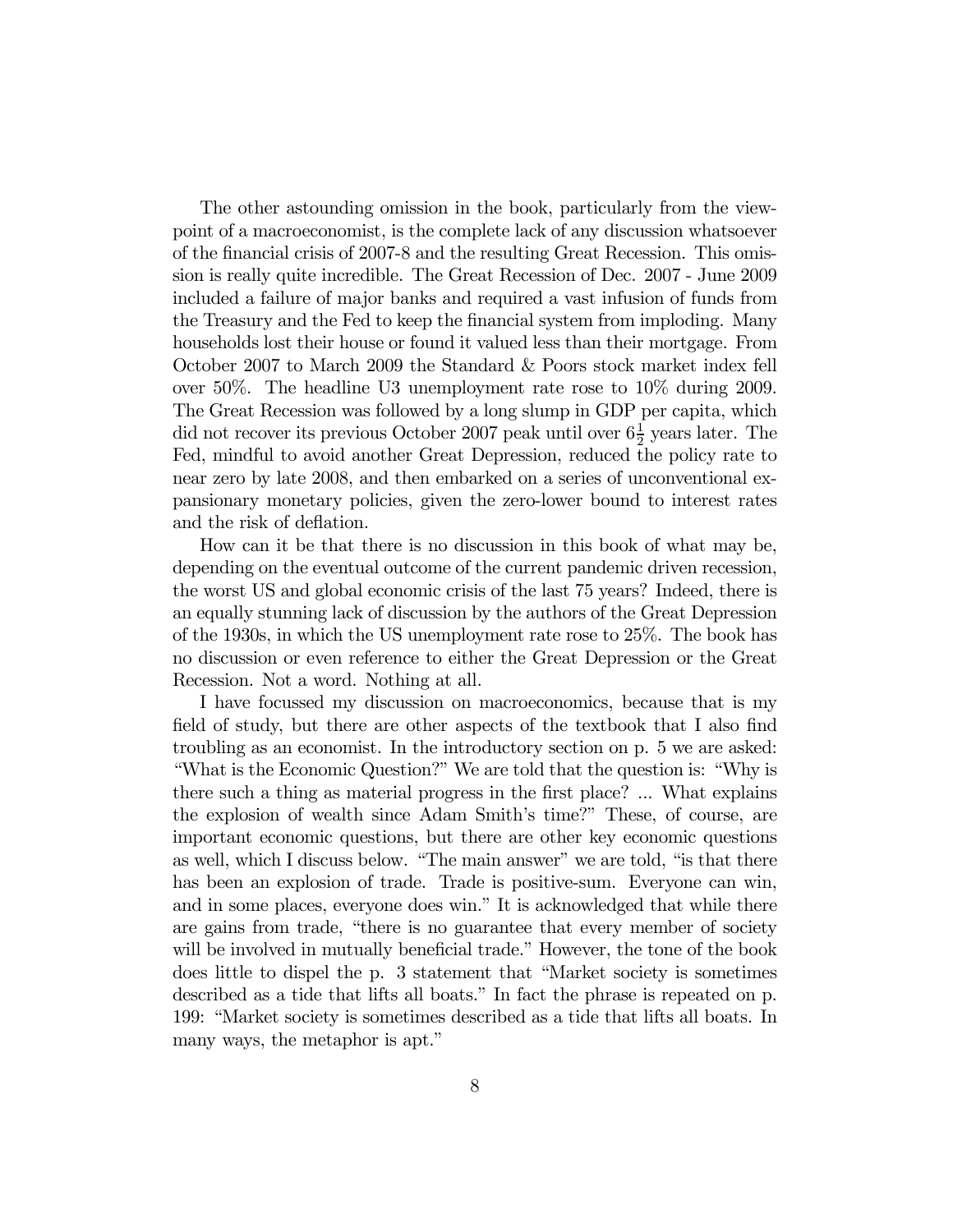As an economist I am hard-wired to appreciate the benefits of trade, and in a market economy in which people are free to choose whether or not to make specific trades, then both parties will benefit from a trade that is made (or, at least, neither party is made worse off, assuming they understand the consequences of the trade). And indeed the benefits of specialization (or "division of labor") are central to economics. But it is a fallacy of composition to think this implies that an expansion of trade cannot create economic losses for some segments of society. The source of the fallacy is a neglect of general equilibrium effects. For example, does reducing barriers to international free trade benefit everyone? In principle it may or it may not. Opening markets will change wage levels, and in particular sectors wages may fall as a result, making workers in those sectors worse off. And the empirical evidence for this effect is now clear. While there are many gainers there can also be losers, and there is strong empirical evidence, for example, that manufacturing workers in much of the US suffered significantly in the 2000-7 period due to import competition.

In connection with the main economic question posed and the central reasons for material progress, I should point out that most economists would cite a greater role to technological progress within a market economy than to expansion of trade arising from such factors as freer international trade, deregulation, or privatization of public services.<sup>4</sup> Technological progress in market economies brings up some of the same issues as does freer international trade. The introduction of better products or more efficient methods of production could, in principle benefit everyone, but that does not imply that in fact there are no economic losers. These issues arise in Ch. 64, "Creative Destruction" (pp. 311-313). This chapter correctly points out that major innovations, which eliminate jobs, typically create as many jobs as are lost. We are told, concerning the mechanization of farming, that "Particular jobs in farming were undoubtedly lost, but other jobs were created. Journalists and social commentators rarely talk about those jobs." I think this process is pretty well understood by most people. What surprises me about this passage is that it glosses over the adverse effects at the individual level. The tone is that since in aggregate there is usually net job creation, then there is no need for concern. This neglects the fact that, because those who lose their jobs may well have skills that have become obsolete, for those individuals this

<sup>4</sup>Of course, the textbook does also recognize the importance of technological progress, e.g. see the wide-ranging chapter 12 on "Commerce and Progress."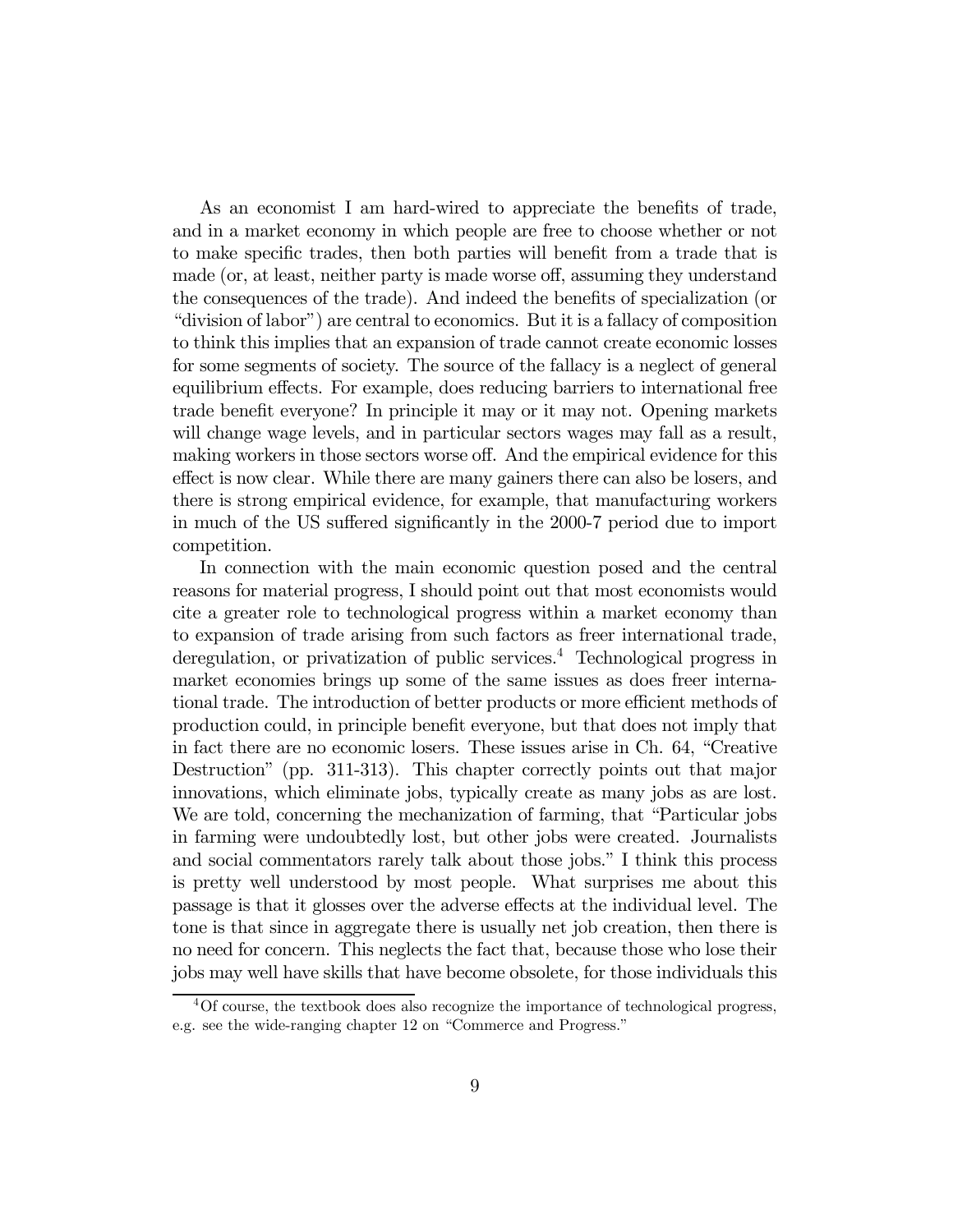can be a life-changing experience for the worse. Surely this merits comment, and indeed it merits serious analysis: what social policies should be in place to assist those who suffer economic dislocation arising from expanded international trade or creative destruction? Again, we have empirical evidence that some specific groups in the US have suffered from the combination of technological change and globalization. For example, for white men without a college education, median wages have declined since 1979.

Here are two other major Economic Questions that would be appropriate for the Introduction to have emphasized:

1. Why, in a market economy, do markets usually work well but sometimes work poorly?

2. In a capitalist market economy, what determines the distributions of income and wealth? Is the degree of inequality appropriate? If not, what measures should be taken to reduce inequality?

Concerning my first additional major Economic Question, Part IV does contain some useful material on when markets can fail or work poorly. There is discussion there of how this might be corrected in the case of negative and positive externalities, though the textbook insists on emphasizing concerns about the practical difficulties of implementing what are usually called "Pigovian" taxes or subsidies. However, from the point of view of an introductory textbook, there are some huge missed opportunities here. Arguably, the biggest environmental issue of our time is global warming and climate change. If the now almost overwhelming scientific evidence on this is correct, then we should urgently be considering aggressive policies to reduce the negative externalities due to carbon and methane emission, using Pigovian taxes and other public policies to foster renewable and green energy. What could be a better topic for an introductory general education level textbook than a treatment of the economics of climate change? Yet, bizarrely, the phrases "climate change" and "global warming" are nowhere to be found in the book. It is worth noting that one of the recipients of the 2018 Nobel Prize in Economics, William Nordhaus, received the award for his pioneering work in this area.

For an example of a positive externality, return to the issue of the reasons for material progress. As I mentioned above, expansion of trade is only part of the story. The question of why in capitalist market economies there have been vast increases in the standard of living over the last several centuries is the focus of "growth theory," a branch of economics centering on the long-run questions connected with growth and development. The consensus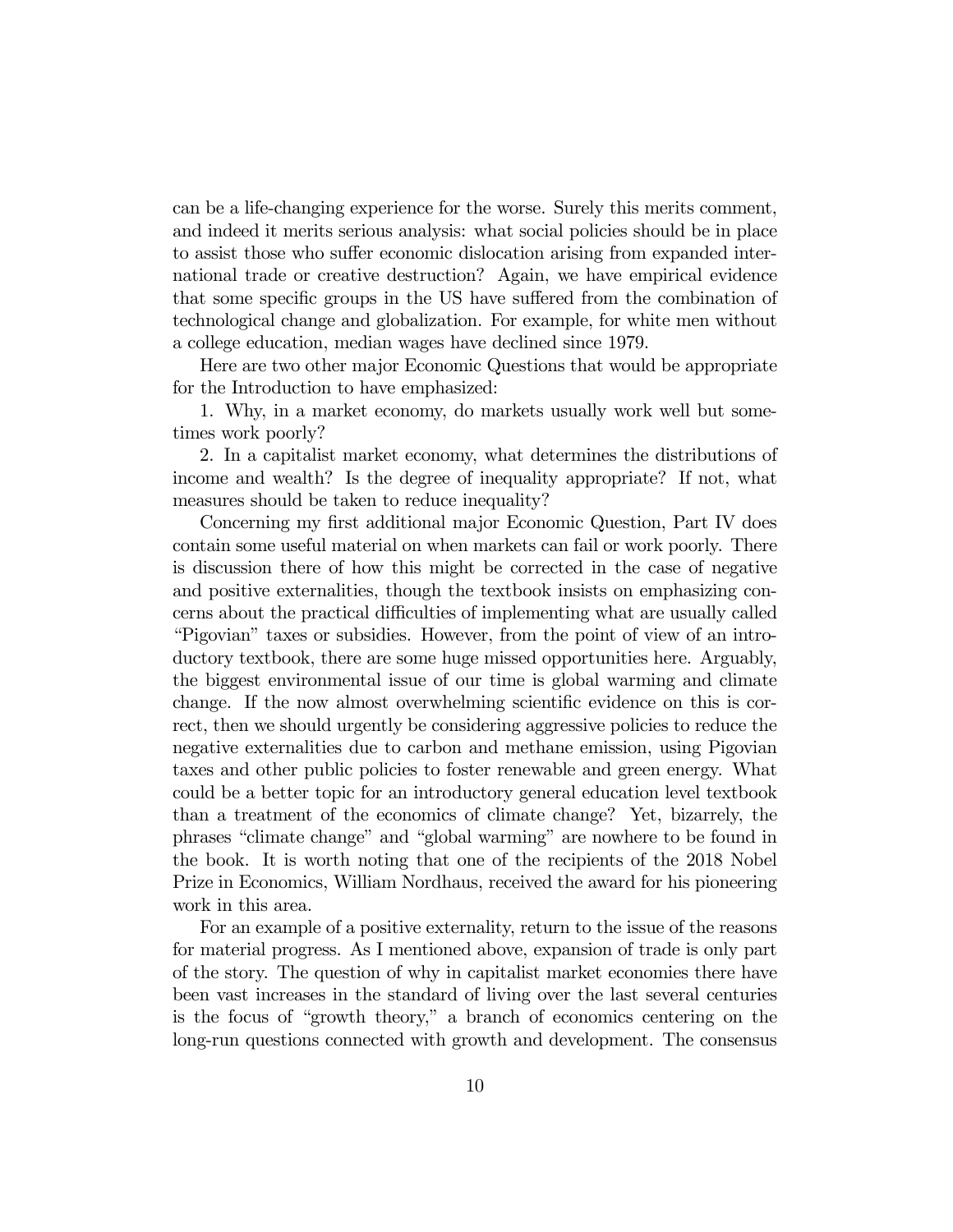view is that the rising average standard of living is not just due to division of labor and trade, or greater exploitation of natural resources, or the increasing capital stock due to saving and investment. While these are important, the central factor is technological progress: the development of new products and new methods of production that yield more output without using new inputs. Technological progress can take the form of major innovations or be the result of numerous incremental improvements. The advance of scientific knowledge obviously has frequently played an important role in numerous major innovations. The accumulation of human capital  $-$  education  $-$  also plays a key role as this is often necessary for exploiting technological progress.

Surprisingly, despite the book's emphasis on entrepreneurship, there does not seem to be discussion of the fact that the development of scientific and engineering knowledge, and knowledge more generally, is an example of a positive externality that clearly justifies the government subsidizing research. It is worth noting that the other recipient of the Nobel Prize in Economics in 2018, Paul Romer, developed growth theories that focused on the economic mechanisms that determine technological progress, and that he emphasized the ways in which governments should promote technological innovation. In the United States the federal government in fact played a major role in funding fundamental research and providing initial high-risk financing for projects that were crucial for developing and shaping the technology, innovation and markets underlying the tech sector growth over the last four decades.

A similarly compelling argument applies to government financial support for public health. The economics of public health in general, and epidemics in particular, requires the concept of "public goods." These are goods that are non-rival (my consumption of the good does not reduce your ability to consume the good) and non-excludable (it is difficult to prevent people from consuming the good while not paying for  $it$  – free riders). Non-excludability implies that private markets are ill-suited for the provision of public goods. Two classic examples of public goods are national defense and public health. Advances in public health over the last 200 years include sanitation (sewage management and public water treatment), garbage collection, food inspection, dissemination of information about adequate nutrition, and control of infectious diseases, including providing and supporting vaccines against communicable diseases. Indeed, public health was arguably the largest factor responsible for the increase in life expectancy emphasized in Chapter 1 of this book. The current pandemic provides an archetypal example of the importance of public goods in general and public health in particular. The spread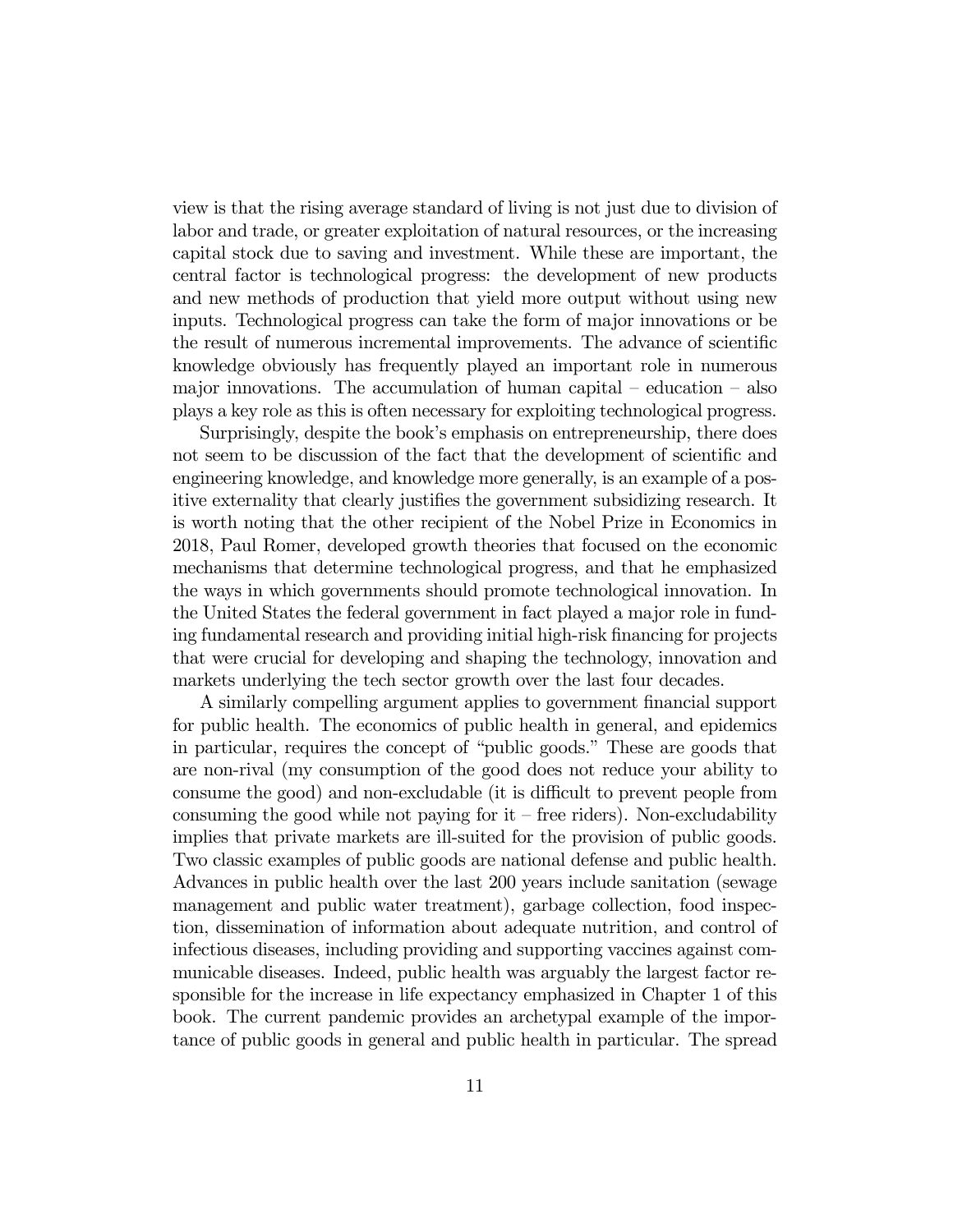of the novel coronavirus has meant that the health of the nation, and the health of the economy, depend on exploiting the positive externalities arising from testing, contact tracing, quarantines, masks, and social distancing, and from the development and provision of a new vaccine.

The second additional major Economic Question that I raised above concerns income and wealth inequality. A central feature of general equilibrium theory in economics is that the society's distribution of wealth and income is logically separate from achieving an efficient economy. Some high-income market economies have relatively equal distributions of income and wealth, while others are much more unequal. Inequality within many high-income countries is growing, and the evidence is now clear that in the US the distribution of income and the distribution of wealth have become substantially more unequal since 1980. This is true of wage income inequality, but becomes particularly acute when capital income is included. The income share of the top 1% has increased from about 9% in the late 1970s to about 22% today (close to its previous peak at the end of the 1920s). The income share of the bottom 50% has been falling since 1970 and is now about 13%.

The degree of wealth inequality is even greater. The top one tenth of one percent hold about 17% of total wealth. There is also a striking racial dimension to inequality in the US. According to the Institute for Policy Studies, in 2014 median family wealth (excluding cars and durable goods) was about \$147,000 for white families, about \$6600 for Latino families and about \$3600 for black families. Wealth inequality across families is a significant factor in the transmission of economic inequality to the next generation.

Over the last ten years increased inequality has become an issue of widespread popular and academic discussion, so it is strange to see that there is no explicit discussion of this trend in the textbook. The structure of the tax system is a major tool that can be used to reduce inequality. Economists in public economics, building on the theory of welfare economics and social welfare functions, have long studied this topic and the extent to which there is a significant trade-off between reducing inequality and economic efficiency. I was not able to locate a discussion of these issues anywhere in this book. Countries vary considerably in both the degree of income inequality and the extent to which it is reduced using redistributive taxes and transfers. Compared to other OECD countries, and using the Gini coefficient as a measure of inequality, the US has one of the highest levels of inequality of (before tax) market income, and is also relatively low in the extent of redistribution.

The topic of inequality appears one in which the book has an implicit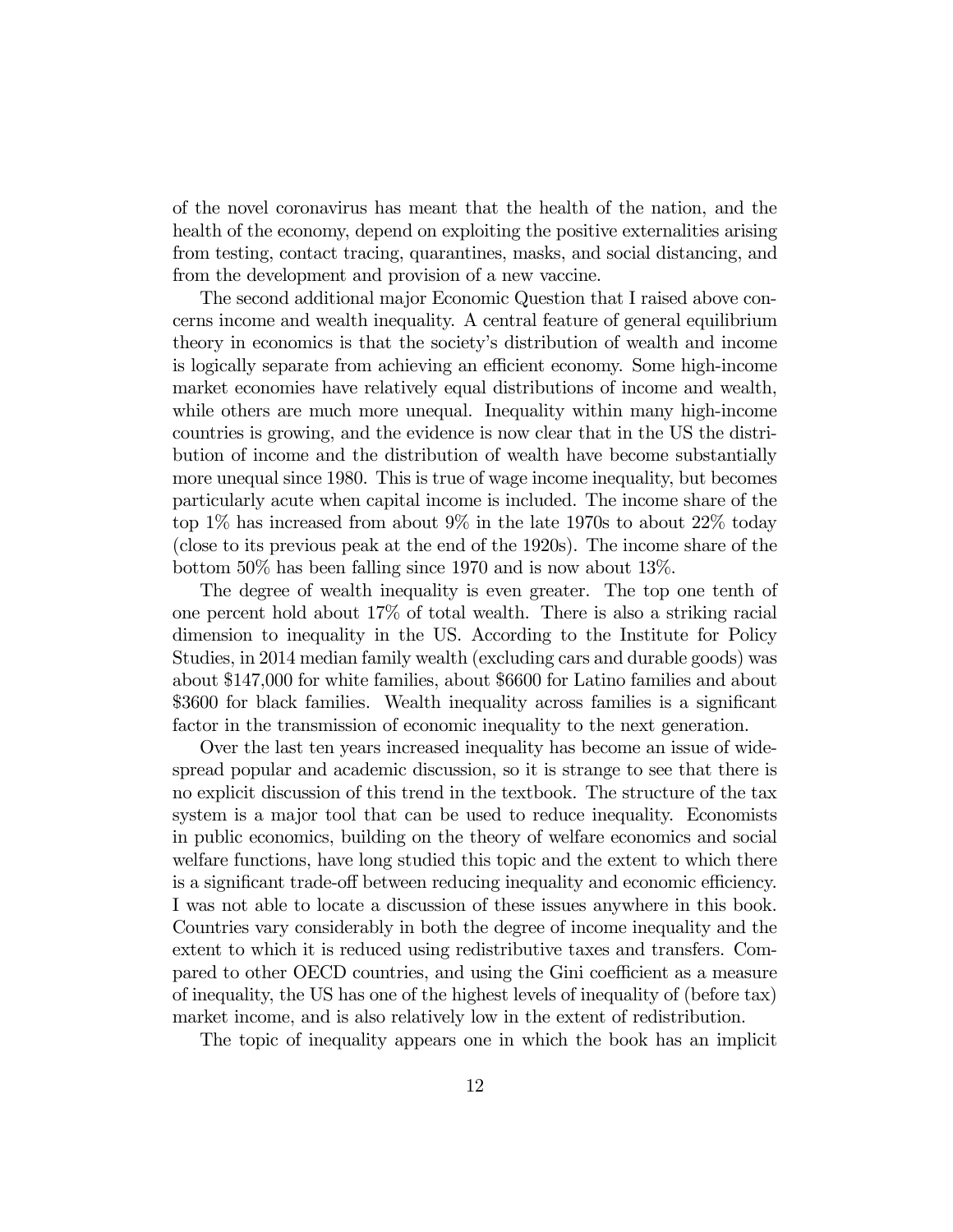bias: instead of addressing the issue of economic inequality head on, the book discusses it indirectly, suggesting its desired answer without explicitly arguing the point. This is not a desirable feature in a textbook or as part of a university education.

Consider the discussion on pp. 47-8 headed "What is money?" This gives an idealized and overly fanciful account of the origin of money, with voluntary trades leading to pocketfuls of IOUs, which are eventually replaced by currency. The actual history of money is just as interesting, and different, so what is the motivation of this passage? After noting that the accumulation of money is also an accumulation of wealth, the concluding paragraph states that "Money comes to represent the promises we make to each other when we trade," and that wealth, the accumulated "money sitting in your bank account, is, in essence, a pile of IOUs — services you have provided to your community without having yet asked for anything in return. If you really earned that money, then you should be proud of it." This passage is likely to be read as saying that a person's wealth represents a promise made by society, and without saying so directly or addressing the issue explicitly, it implicitly suggests that it would be wrong to tax this wealth.

Consider also the discussion of Thomas Edison, p. 200. It is hard to read the passage other than as saying that he deserved every dollar he received. Edison was a great inventor and became very rich. The book implicitly discusses whether he should have been taxed more in terms of whether he owed something to future generations: "Suppose we said Edison had obligations to future generations. As Elizabeth Warren puts it, he has obligations 'to the next kid who comes along.' It is not obvious why that would be true, but suppose it is. In that case, the question becomes: What if Edison did, in fact, help the next kid who came along? What if Edison, in fact, passed on something incredible to the next kid? After all, he gave that kid the light bulb." This is a tendentious discussion that does not attempt to *explicitly* address serious policy issues about the appropriate level and progressiveness of income taxes, the specific tax rates on capital income, and the rates of estate, inheritance or wealth taxes that would be appropriate for very wealthy individuals.

Income and wealth inequality are key factors in creating inequality of opportunity in the next generation. Major mechanisms in transmitting economic advantages across generations are through educational advantages, i.e. investment in the extent and quality of children's or grandchildren's education, and direct transmission of wealth through gifts and bequests. An active